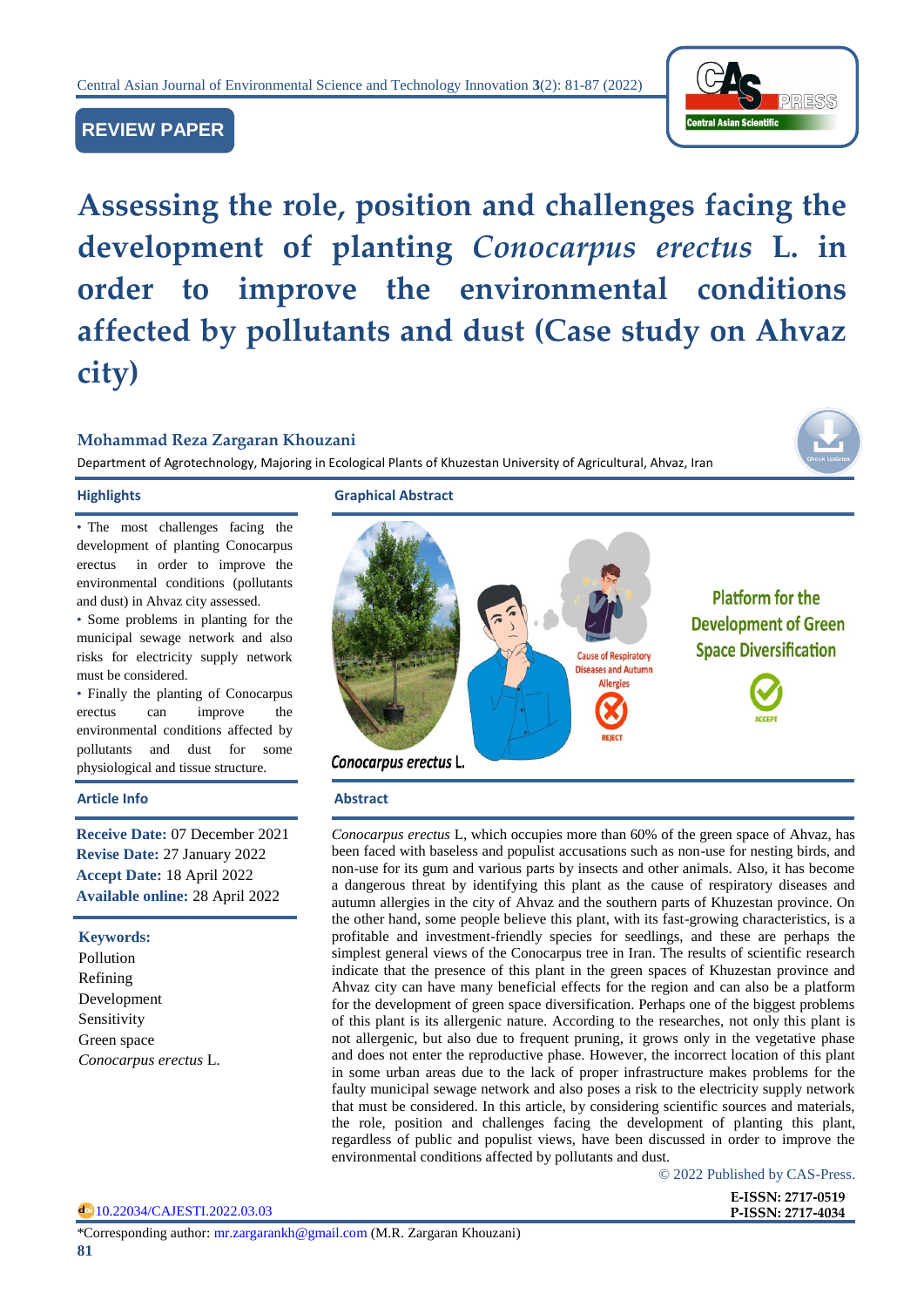#### **1. Introduction**

*Conocarpus erectus* L, a member of the Combretaceae family, is one of the most famous marine trees in the United States, the coast of Mexico, and parts of West Africa [\(Salimi et al., 2021\)](#page-6-0). It is an evergreen tree with a height of 4-20 meters and a wide crown, the diameter of the trunk of this tree reaches 20 cm; Gray to brown bark, uneven and grooved, which due to its rapid growth and easy reproduction has been able to increase the per capita green space of southern cities and is very useful for the region [\(Ochoa-Gómez et al., 2021\)](#page-5-0). It is an evergreen tree that is usually planted in tropical and saline soils. Its planting areas do not require drainage and organic minerals and have good resistance to harsh environments [\(do Nascimento Santos et al., 2021\)](#page-5-1). It is planted as a tree resistant to salinity and heat as well as water shortage to protect beaches and saline lands. Due to its high resistance to saline soils, it is well planted in areas near the sea and also in cities along sidewalks, squares and midfield of streets. Due to its good shade, its planting program in the hot cities of the country is being pursued by municipalities and its related organizations [\(Khadhim and Kadhim, 2021\)](#page-5-2). Its planting program continues in the countries of the Persian Gulf, as well as Saudi Arabia, Iraq and Iran, which have hot and dry areas and usually with saline soil [\(Boloorani et al., 2021\)](#page-5-3). It gives a beautiful view to the cities. Among the provinces where this tree is planted in Iran, we can mention Khuzestan, Bushehr and Hormozgan. This plant grows in coastal areas but can also be found in coastal and arid areas. In addition to Iran, it is also found on the coasts of California, Florida, hot and humid America, and Brazil [\(Chehrazi et al., 2021\)](#page-5-4).

### **2. Botany**

Conocarpus is an ornamental plant common in tropical and semi-tropical regions, usually seen as a shrub 1.5 to 4 meters high; Of course, sometimes it can grow as a tree or even up to 20 meters in height [\(Fig. 1\)](#page-1-0). Due to resistance and adaptation to hot and dry air, dry soil, poor drainage, air pollution and dense soils, have become very important in the past decades in the country, especially in Khuzestan. The very rapid growth of this shrub is another important factor that has played a role in its potential [\(Rad et al., 2019\)](#page-5-5). Alternate leaves, short petiole, the leaves are usually over 4 cm long and 1 to 2 cm wide, the flowers are pale with white flower clusters, the flowers are bisexual. They bear fruit throughout the year [\(Fig. 1\)](#page-1-0). The fruit of this tree is reddishbrown [\(Tauqeer et al., 2019\)](#page-6-1). These shrubs are widely planted as ornamental plants along the streets. The extract of its leaves has been used to treat bleeding gums, colic and skin wounds. According to the trait of the species (Erectus), its leaves and crown are erect. This plant is not shade tolerant and will not grow in the shade of larger trees [\(Fig. 1\)](#page-1-0). The most important part of this plant is its leaves. Leaves in different cultivars are broad or narrow, large or small, green or silver. The methods of propagation are transplanting, branch planting, and leafing the leaves. The most successful way of propagation is planting seeds in pots and containers [\(Hussain et](#page-5-6)  [al., 2017\)](#page-5-6). This tree is planted in three provinces of Iran; Khuzestan, Bushehr, and Bandar Abbas (Amiri et al., 2019). Two different types of Conocarpus are known [\(Safwat et al., 2018\)](#page-5-7):

a) Green Conocarpus with scientific name (*Conocarpus erectus* var. Erectus): The leaves are either hairless or have sparse hairs on them.

b) Silver Conocarpus with scientific name (*Conocarpus erectus* var. Sericeus): Dense silver hairs can be seen on the leaves of this variety.

<span id="page-1-0"></span>

**Fig. 1.** Conocarpus tree, leaves and flowers [\(Safwat et al., 2018\)](#page-5-7).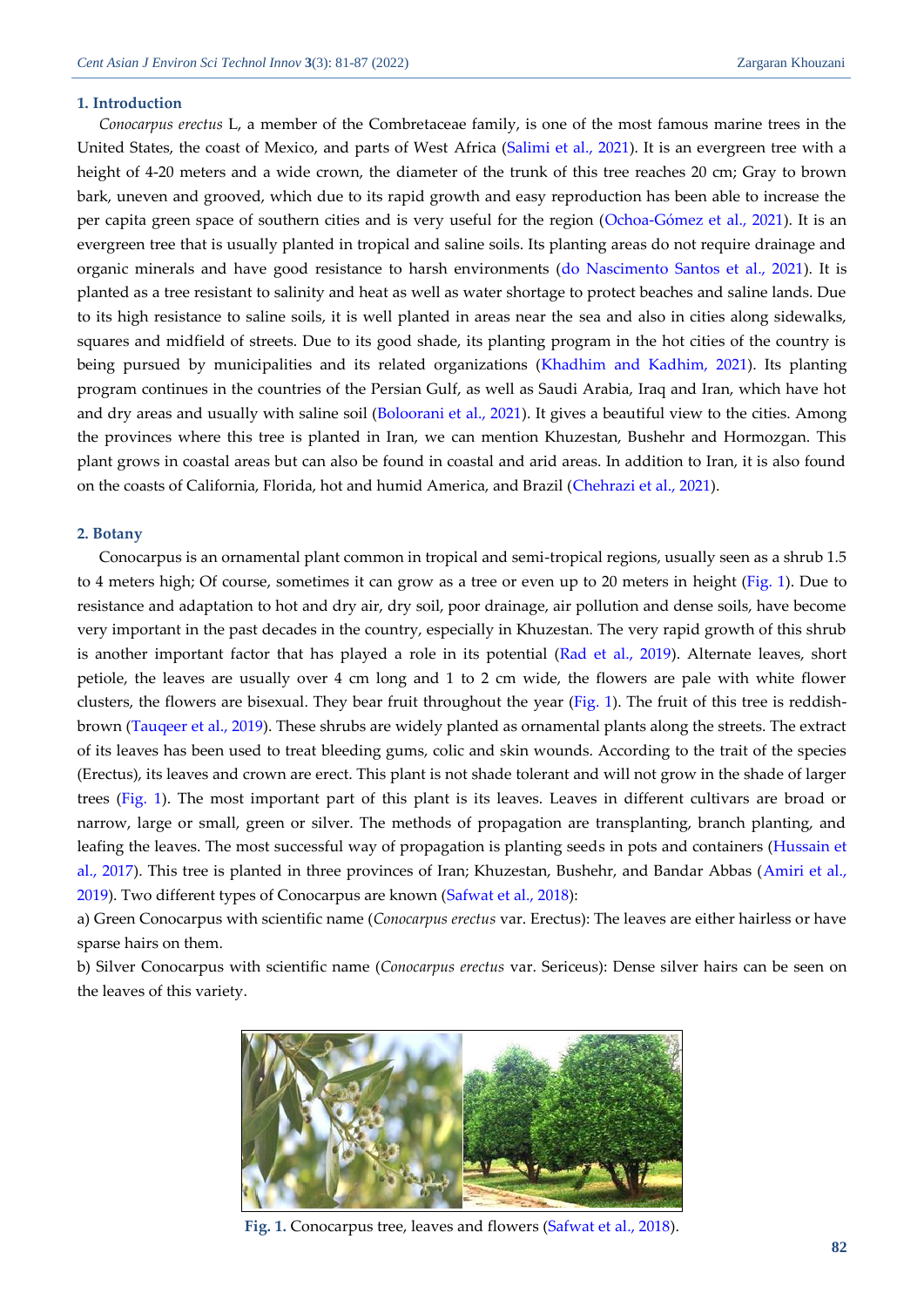#### **3. Phytoremediation mechanism of plant**

Researchers at Shahid Chamran University concluded that the tree cleared the soil well to a concentration of 50,000 mg/kg. The results of the experiments show that according to the value of air pollution resistance index obtained between 17 and 29, it can be concluded that the Conocarpus tree has a relative resistance to air pollution and due to its stickiness on the leaves, the plant can Absorb pollution and allow citizens to breathe less air pollution [\(Seyyednejad et al., 2017\)](#page-6-2). Therefore, it helps to absorb contaminants. The researchers also stated that Conocarpus is one of the major plants for the elimination of air pollution, especially heavy metals (molybdenum, cadmium, mercury, lead and iron) and has been introduced as a bio-detector of air and soil pollution; This plant can be named as one of the medicinal plants used in general medicine for many diseases that four types of methanol are obtained from extracts of Conocarpus various parts (bark, branches, leaves, flowers and fruits) [\(Hussain et al., 2017;](#page-5-6) [Rehman et al., 2019\)](#page-5-8). Considering the presence of all studied heavy metals in the dust coming to Ahvaz city and the existence of a direct relationship between the concentration of metals in soil and tree leaf samples and their concentration in dust samples, it can be probable that dust is one of the factors that has been involved in the concentration of heavy metals in the studied species. On the other hand, by comparing the concentration of heavy metals in the leaves of trees, it is inferred that each of them has more potential in absorbing certain heavy metals, but in a general comparison, considering the concentration of all metals in the leaves of species showed that the potential of the studied plant species in the absorption of heavy metals in the Conocarpus tree is at a high level [\(Ashraf et al., 2018;](#page-4-0) [Tauqeer et al., 2019;](#page-6-1) Azadbakht et al., 2020[; Zargaran Khouzani and Gharineh, 2021\)](#page-6-3).

### **4. Other features and capabilities**

Conocarpus tree has very high capabilities such as resistance to saline soils, wetland, drought, and air purification. Despite these properties, Conocarpus wood has a high chlorophyll content for fuel, charcoal production, and other industrial and pharmaceutical uses; Conocarpus is one of the most developed plants in Saudi Arabia, UAE, Pakistan and Kuwait and is used in a number of countries as a medicinal plant. Traditional medicine claimed that it can be used against colds, high fever, diabetes, etc. In Africa, the tree is used as a green fodder in ruminant diets. Some reports suggest that Conocarpus foliage is palatable and an attractive plant for animal feed with a protein content of 7 to 11% [\(Bashir et al., 2015;](#page-5-9) [Baroon and Razzaque, 2013\)](#page-5-10). Conocarpus is also recommended as a food and wildlife sanctuary, soil protection and sand stabilizer, and as a major source for smoking fish and meat; Conocarpus bark extract is also used for medicinal purposes such as stopping blood and menstruation, stomachache and healing wounds and sores [\(Amiri et al., 2019;](#page-4-1) [Ashraf et al., 2018;](#page-4-0) [do](#page-5-1)  [Nascimento Santos et al., 2021\)](#page-5-1). According to facial research by Khademi Hamidi et al., (2019), the use of Conocarpus extract in the diet of rainbow trout led to improved growth, digestive enzymes and nonspecific immunity of blood [\(Khademi Hamedi](#page-5-11) et al., 2019).

#### **5. Allergy and Conocarpus**

No disease caused by Conocarpus has been reported. Also, the results of studies conducted show that Conocarpus, due to its wide leaves, has a high ability to absorb fine dust and causes these fine dust, which have fungal spores, less enter the lungs of citizens [\(Das et al., 2020\)](#page-5-12). Regarding the allergenicity of pollens, like many other plants that cause allergies in spring and autumn, it should be said that the pollens of this plant do not come out of the pollen sac and are relatively large and heavy and do not scatter in the air like other trees [\(Rad et](#page-5-5)  [al., 2019\)](#page-5-5). On the other hand, most Conocarpus trees are always in the growing stage because they are regularly pruned and do not reach to reproductive stage, and there is less place to reach the flowering and pollination stage, this pollination is not so much that it can cause problems due to rain. That 20% that have not been pruned can be effective in the city [\(Namjoyan et al., 2020\)](#page-5-13). The antigen technique was used and it was stated that if pollen is allergenic, it should be diagnosed first by some techniques. Many more techniques have now entered medical science, but none of these techniques have been used in researches [\(Al-Dowaisan et al., 2004\)](#page-4-2). Also,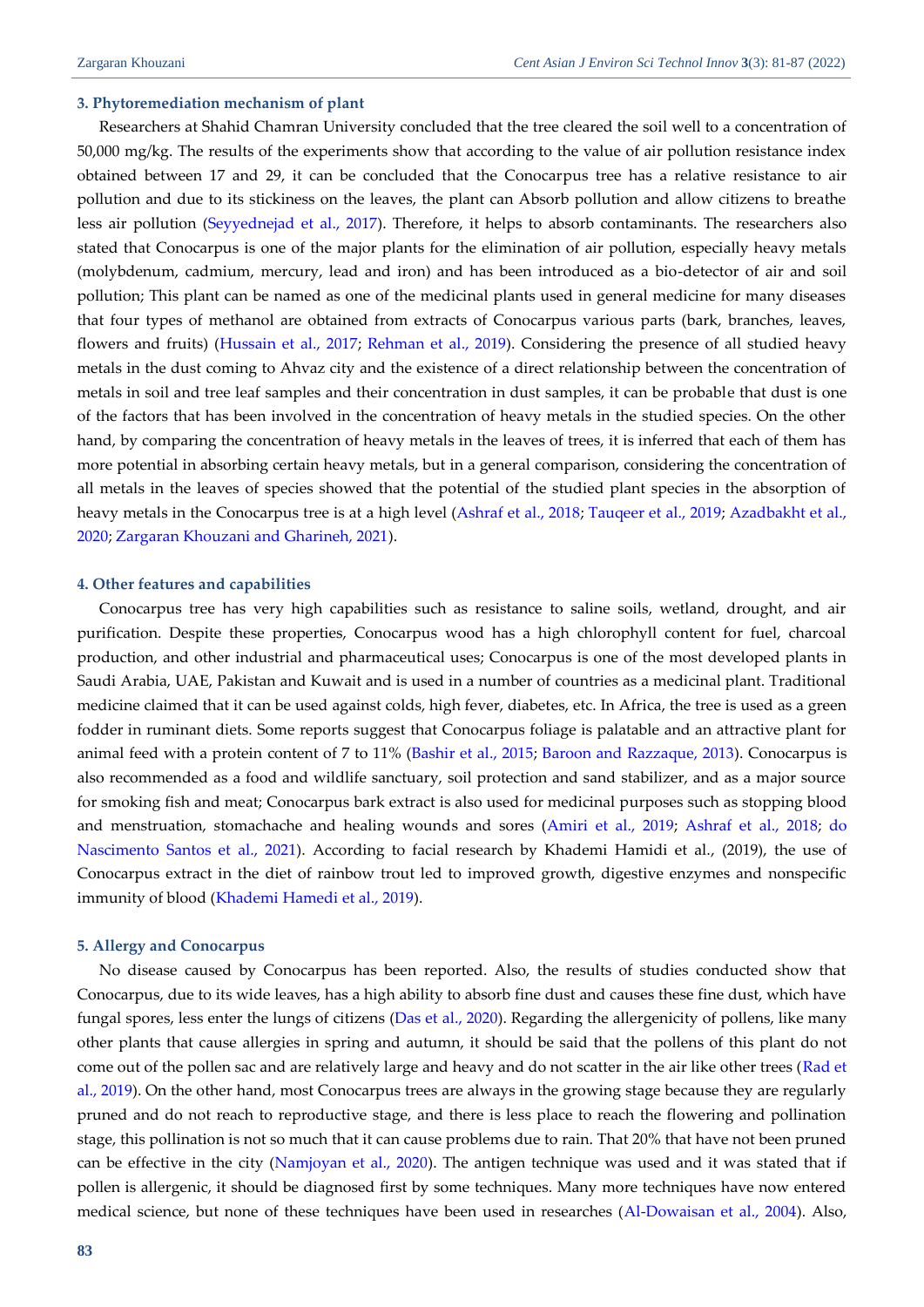research has not mentioned the amount of pollen produced by Conocarpus. For example, a pecan tree produces 30 million pollens, but how many pollens does a Conocarpus tree produce? At present, it is easy to detect that pollens are scattered up to a few meters, but we do not have exact information available. Six years have passed since the respiratory crisis following the autumn rains [\(Al-Dowaisan et al., 2004\)](#page-4-2). If we follow this process, the question arises for the people, what is the scientific community of Khuzestan province doing? There are technologies now and we do no longer need to work in the laboratory. In one European study, pollen studies were performed by satellite. There have been no reports of Conocarpus pathogenesis. We do not know how the compounds in Conocarpus seeds react with other factors. According to all reports, near the rainy season, the rate of pollen dispersion is high; however, the allergenicity of Conocarpus pollen has not been proven yet [\(Namjoyan et al., 2020;](#page-5-13) [Rad et al., 2019\)](#page-5-5).

# **6. Contrast with infrastructure**

Researchers recommend that do not grow this tree near residential areas and buildings due to its high water consumption and lateral damage of its roots to water plants. Many citizens, without knowing the type of this tree, planted it in front of their homes and sidewalks, but the roots of this tree have damaged infrastructure facilities such as sewerage networks, water pipes, municipal gas pipelines, underground water canals, and the power distribution network [\(Fig. 2\)](#page-3-0) [\(Shamukh et al., 2020\)](#page-6-4). In the city of Ahvaz, first, these trees were predicted for planting in the green belt of Ahvaz and outside the urban environment, but with an unprofessional action and entering the urban space, its long-term harms were ignored. Although this tree has an effective role in increasing the green space per capita, due to problems in infrastructure, it should be planted in a limited and controlled way in urban areas [\(Deister, 2013;](#page-5-14) [Chehrazi et al., 2021\)](#page-5-4) presented a solution to solve this problem, because of the Conocarpus roots go down vertically, first, the ground should be dug to a depth of 60 cm and then this tree should be planted so its roots do not penetrate the surface of the passageways. According to experts, this plant, due to its rapid growth and excessive use of nutrients, impoverishes the soil and prevents sunlight from spreading to other plants with high shade. From the point of view of urban design and arrangement of green space, this tree also makes problems because due to the foliage that grows from the bottom of the tree, it reduces the angle of view on boulevards and streets and it can cause an accident, so it is dangerous [\(Chehrazi et al., 2021;](#page-5-4) [Kashefi et al., 2014\)](#page-5-15).



**Fig. 2.** Pruning and shaping of Conocarpus in urban areas [\(Kashefi et al., 2014\)](#page-5-15).

<span id="page-3-0"></span>The roots of this tree, in addition to severe and unprecedented destruction of urban infrastructure, have caused the most severe damage to the facilities of Water and Sewerage Company including severe destruction of water pipes and then the entry and blockage of the network of water facilities, severe destruction of tanks and pumping stations Water, severe pollution of drinking water due to mixing with city gas and sewage,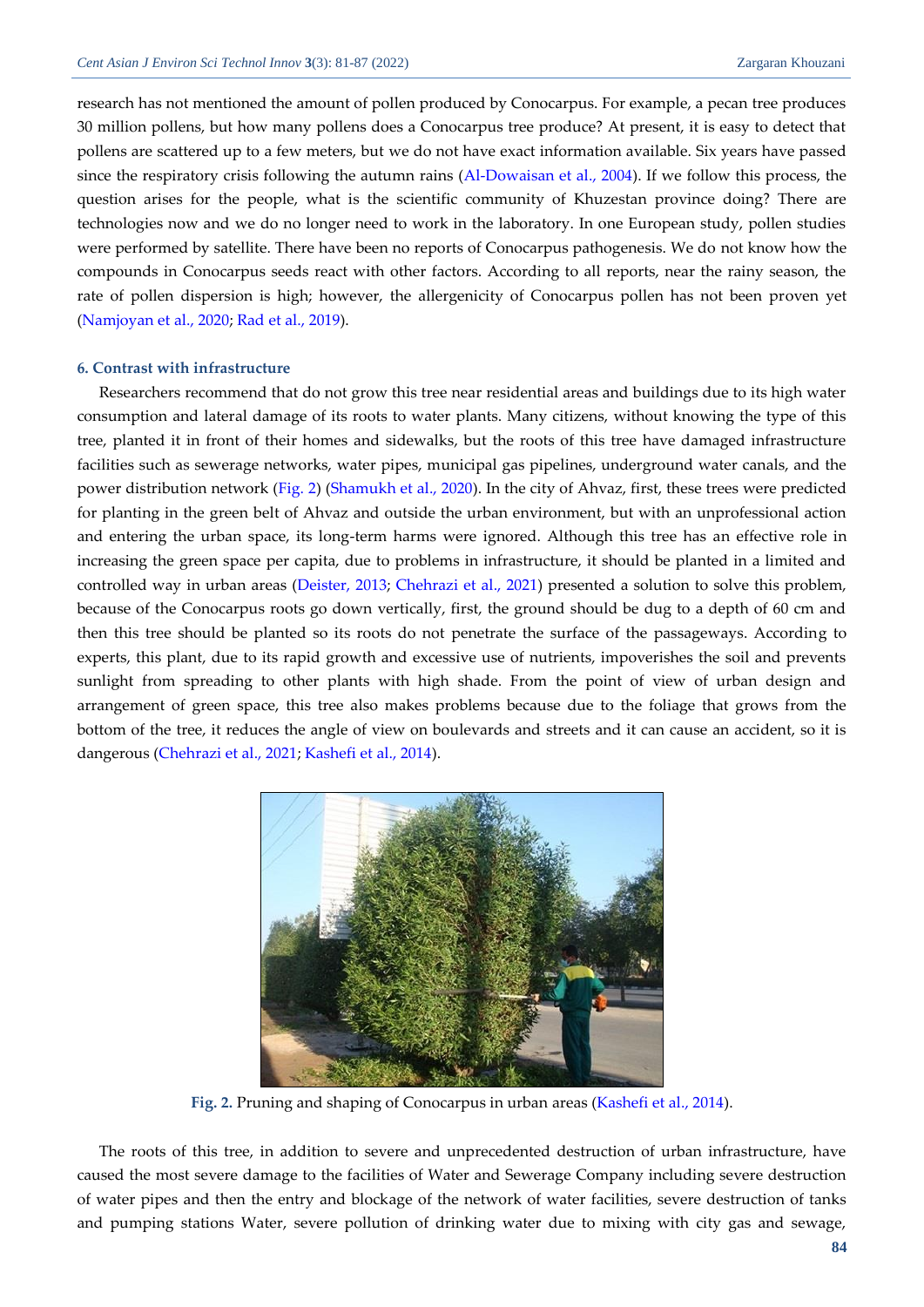infiltration into the sewerage network through the smallest pores and obstruction due to widespread diffusion of roots, unparalleled destruction of domestic sewer pipes and infiltration in the upper floors, infiltration of slates And pumping stations and causing damage to sewage facilities, causing severe corrosion in concrete pipes and destroying them [\(Shamukh et al., 2020\)](#page-6-4). According to the official announcement of the senior managers of Water and Sewerage Company, the Ahwaz sewerage network has been extensively damaged and destroyed, and more than 1,200 sewage clogging and rising points in the Ahwaz metropolis have created a dire situation for the oppressed people and citizens of the province. Studies show that by 2021, Ahvaz will face 2,000 points of 100% sewage blockage and according to the 2,500 kilometers length of the network and the 350,000 cubic meters daily production of sewage, the occurrence of such a thing will be a great disaster [\(Rad et al., 2019;](#page-5-5) [Boloorani et al., 2021;](#page-5-3) [Zeidali et al., 2021\)](#page-6-5).

# **7. Conclusion**

Despite the claims of domestic and foreign researchers that Conocarpus pollen is not considered allergenic and they believe that these trees are pruned frequently in Ahvaz and do not reach the stage of seeding and pollination that can be the main cause of allergies among citizens. Like any other phenomenon in Iran, proponents and opponents do not accept each other's opinions. Those who do not blame Conocarpus for allergies believe that the tree has been unloved by environmentalists and contrary to rumors, Conocarpus trees that are not pruned are also nested by birds, and pruning them causes birds to flee and even bees visit Conocarpus trees, but pruning prevents them to make a hive on them. The biggest challenge for Conocarpus is the accusation of urban infrastructure destruction and allergenicity, which were discussed in this article. Now, in your opinion, if the urban infrastructure (including water and sewage network) were principled and also the polluting factories were located outside the city, would these problems affect Conocarpus and the citizens of Ahvaz? Why are these problems not reported in the home of this plant in the United States or neighboring countries like Saudi Arabia, UAE, Kuwait and even Pakistan? In your opinion, is Conocarpus the main cause of disturbing the health and well-being of Ahwazi citizens? It seems that until more detailed studies are done on this species, one side of this controversy cannot be accepted with certainty, but there is no doubt that besides the Corona crisis, other respiratory crises threaten the Ahvazi citizens.

In addition to conducting extensive research on the status and importance of this plant in the city of Ahvaz and Khuzestan province, it is recommended to all researchers and experts to identify diverse plant species that are compatible with the current green space and urban infrastructure to be able to achieve a diverse green space cover and a combination of fruitful and non-fruitful plants, during next years.

# **References**

<span id="page-4-2"></span>Al-Dowaisan, A., Fakim, N., Khan, M.R., Arifhodzic, N., Panicker, R., Hanoon, A., Khan, I., 2004. [Salsola pollen](https://d1wqtxts1xzle7.cloudfront.net/49837404/S1081-1206_2810_2961558-X20161024-11152-fzqoym.pdf?1477327260=&response-content-disposition=inline%3B+filename%3DSalsola_pollen_as_a_predominant_cause_of.pdf&Expires=1643368906&Signature=PN6Jplh5YrEIFAetvxuCKM05220uLAEGyIHTsQSlJ-245RV0qb4bNdPeuo6emTBC8W-fuAdCQFqNYvzYiwR5O1J8dxX0rSG1B2CWg55FbRep7kVB~YA-EqVLhU3BDhum37TYeh46bvNMJPm~4Hor5OdTgVWlv6WvVNEsObEjvKaBXHY9BJXp1lkOuENkk~Yl3P-AlEMS7Hmqc0aW-lPrBHsFWjPTsKszJcdWsSV9~XJPASe-pEVBALoZT8To1Zm2M4RqFMi1ILb~CWxWgUdJVdDH5aJjc~VLgZ2dw~RTUyKdE~8SnGbzH6LMbbfrj-kCD0Zmeg1vetAzfO79sTxssg__&Key-Pair-Id=APKAJLOHF5GGSLRBV4ZA)  [as a predominant cause of respiratory allergies in Kuwait.](https://d1wqtxts1xzle7.cloudfront.net/49837404/S1081-1206_2810_2961558-X20161024-11152-fzqoym.pdf?1477327260=&response-content-disposition=inline%3B+filename%3DSalsola_pollen_as_a_predominant_cause_of.pdf&Expires=1643368906&Signature=PN6Jplh5YrEIFAetvxuCKM05220uLAEGyIHTsQSlJ-245RV0qb4bNdPeuo6emTBC8W-fuAdCQFqNYvzYiwR5O1J8dxX0rSG1B2CWg55FbRep7kVB~YA-EqVLhU3BDhum37TYeh46bvNMJPm~4Hor5OdTgVWlv6WvVNEsObEjvKaBXHY9BJXp1lkOuENkk~Yl3P-AlEMS7Hmqc0aW-lPrBHsFWjPTsKszJcdWsSV9~XJPASe-pEVBALoZT8To1Zm2M4RqFMi1ILb~CWxWgUdJVdDH5aJjc~VLgZ2dw~RTUyKdE~8SnGbzH6LMbbfrj-kCD0Zmeg1vetAzfO79sTxssg__&Key-Pair-Id=APKAJLOHF5GGSLRBV4ZA) *Ann. Allergy Asthma Immunol.,* **92**(2), 262-267. [https://doi.org/10.1016/S1081-1206\(10\)61558-X](https://doi.org/10.1016/S1081-1206(10)61558-X)

<span id="page-4-1"></span>Amiri, L., Azadi, R., Rastegarzadeh, S., Zoufan, P., 2019. Monitoring of Concentration of Heavy Metals in [Conocarpus erectus in Industrial City of Abadan.](https://jne.ut.ac.ir/mobile/article_71583_b4b950de353a3d08c6899696320fbead.pdf?lang=en) *Iran. J. Nat. Res.,* **72**(2), 143-277. <https://doi.org/10.22059/jne.2019.269389.1584>

<span id="page-4-0"></span>Ashraf, F., Abbas, G., Murtaza, B., Amjad, M., Imran, M., Naeem, M.A., Saqib, M., Khan Niazi, N., Zakir, A., Hussain, M., Shabir, R., 2018. [Comparative tolerance and phytostabilization potential of Conocarpus erectus](https://pakjas.com.pk/papers/2857.pdf)  [and Eucalyptus camaldulensis grown in cadmium contaminated soil.](https://pakjas.com.pk/papers/2857.pdf) *Pak. J. Agric. Sci.,* **55**(3), 521-529. <https://doi.org/10.21162/PAKJAS/18.7036>

Azadbakht, Z., Beheshti Ale Agha, A., Kahrizi, D., Karami, M., 2020. [Effect of Cadmium and Lead](https://ijswr.ut.ac.ir/article_72605_c76efd08c37b3105eb38ed1ff1a13522.pdf?lang=en)  [Contamination on Biological Quality of Soil and Rapeseed \(](https://ijswr.ut.ac.ir/article_72605_c76efd08c37b3105eb38ed1ff1a13522.pdf?lang=en)*Brassica napus*) Growth. *Iran. J. Soil Water Res.,* **51**(1), 217-230. [In Persian] <https://doi.org/10.22059/ijswr.2019.272322.668081>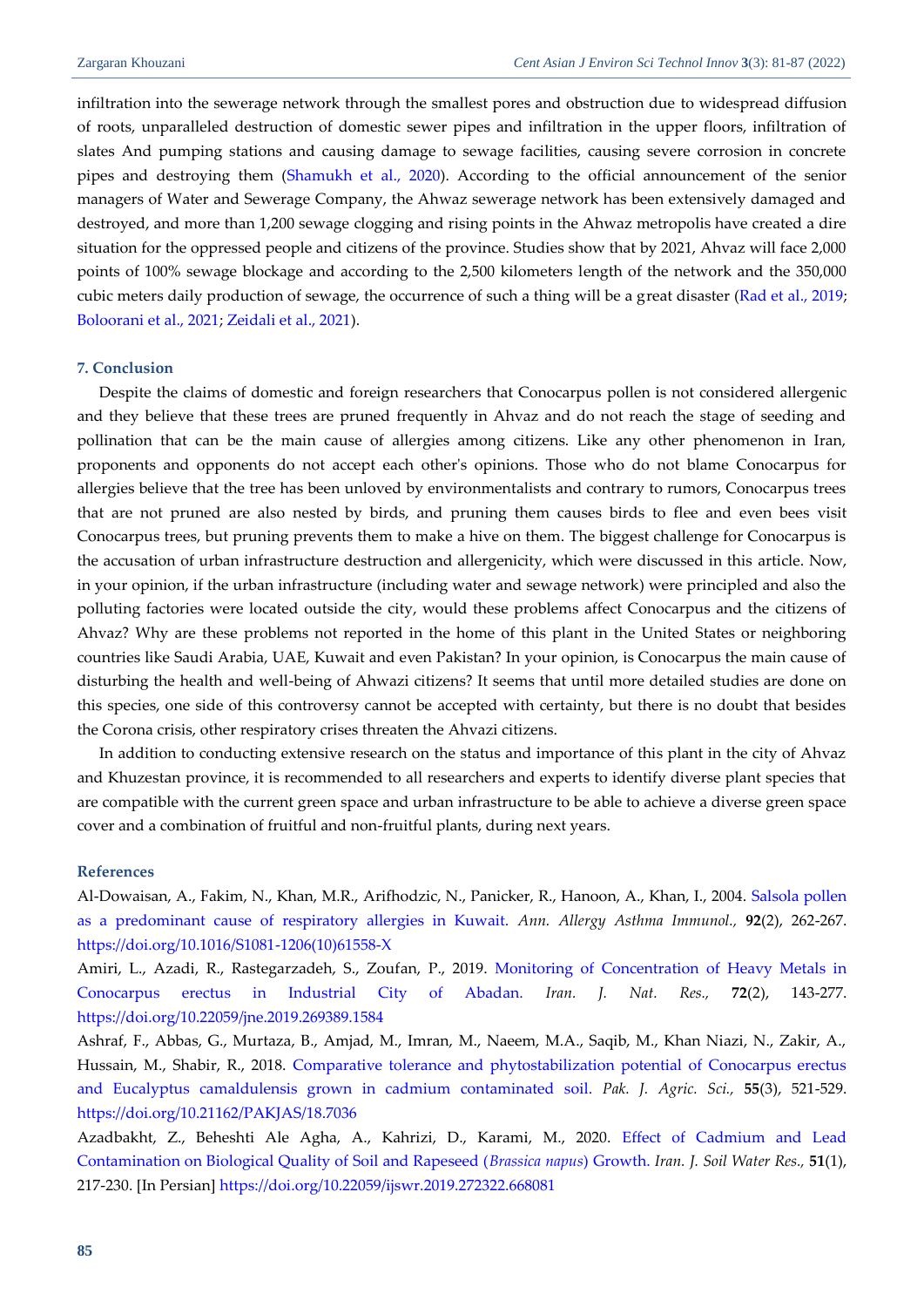<span id="page-5-10"></span>Baroon, Z., Razzaque, M.A., 2013. Observations on silage [making of landscape Conocarpus browse residues as](https://www.witpress.com/Secure/ejournals/papers/SDP080307f.pdf)  [feed ingredient in Kuwait.](https://www.witpress.com/Secure/ejournals/papers/SDP080307f.pdf) *Int. J. Sustain. Dev. Plan.,* **8**(3), 362-379. <https://doi.org/10.2495/SDP-V8-N3-362-379>

<span id="page-5-9"></span>Bashir, M., Uzair, M., Chaudhry, B.A., 2015. [A review of phytochemical and biological studies on Conocarpus](https://web.archive.org/web/20170922235813id_/http:/pjpr.net/index.php/pjpr/article/viewFile/10/5)  [erectus \(Combretaceae\).](https://web.archive.org/web/20170922235813id_/http:/pjpr.net/index.php/pjpr/article/viewFile/10/5) *Pak. J. Pharm. Res.,* **1**(1), 1-8. <https://doi.org/10.22200/pjpr.201511-8>

<span id="page-5-3"></span>Boloorani, A.D., Shorabeh, S.N., Samany, N.N., Mousivand, A., Kazemi, Y., Jaafarzadeh, N., Zahedi, A., Rabiei, J., 2021. [Vulnerability mapping and risk analysis of sand and dust storms in Ahvaz, IRAN.](https://freepaper.me/leecher/pdf/10.1016/j.envpol.2021.116859) *Environ. Pollut.,* **279**, 116859. <https://doi.org/10.1016/j.envpol.2021.116859>

<span id="page-5-4"></span>Chehrazi, M., Shirakani, A., Balef, R., Khoradmehr, A., Rasti, N., Tamadon, A., 2021. [Conocarpus Tree the](https://ismj.bpums.ac.ir/article-1-1439-en.pdf)  [Marine-Medicinal Treasure of Southern Iran: A Review of Botanical, Phytochemical and Medicinal Properties.](https://ismj.bpums.ac.ir/article-1-1439-en.pdf) *ISMJ,* **24**(2), 111-125. [In Persian]

<span id="page-5-12"></span>Das, S.K., Ghosh, G.K., Avasthe, R., 2020. Application of biochar [in agriculture and environment, and its safety](https://link.springer.com/content/pdf/10.1007/s13399-020-01013-4.pdf)  [issues.](https://link.springer.com/content/pdf/10.1007/s13399-020-01013-4.pdf) *Biomass Convers. Biorefin.,* 1-11. <https://doi.org/10.1007/s13399-020-01013-4>

<span id="page-5-14"></span>Deister, L., 2013. [Designing Landscape as Infrastructure Water Sensitive Open Space Design in Cairo.](https://iusd.asu.edu.eg/wp-content/uploads/2015/11/1stInt_Deister.pdf) *A Thesis submitted in the Partial Fulfillment for the Requirement of the Degree of Master of Science in Integrated Urbanism and Sustainable Design, University of Stuttgart, Germany.*

<span id="page-5-1"></span>do Nascimento Santos, D.K.D., da Silva Barros, B.R., da Cruz Filho, I.J., Júnior, N.D.S.B., da Silva, P.R., do Bomfim Nascimento, P.H., de Lima, M.D.C.A., Napoleão, T.H., de Melo, C.M.L., 2021. [Pectin-like](https://freepaper.me/d/PDF/60/6080c69c9e258cc1e7bebb8d31ea0efd.pdf?hash=neQY7ku1lYyMBA5Y1jCVDQ&doi=10.1016/j.bcdf.2021.100263&title=&save=1%20%20%20%20%20%20%20%20%20%20%20%20%20%20%20%20style=)  [polysaccharide extracted from the leaves of Conocarpus erectus Linnaeus promotes antioxidant,](https://freepaper.me/d/PDF/60/6080c69c9e258cc1e7bebb8d31ea0efd.pdf?hash=neQY7ku1lYyMBA5Y1jCVDQ&doi=10.1016/j.bcdf.2021.100263&title=&save=1%20%20%20%20%20%20%20%20%20%20%20%20%20%20%20%20style=)  [immunomodulatory and prebiotic effects.](https://freepaper.me/d/PDF/60/6080c69c9e258cc1e7bebb8d31ea0efd.pdf?hash=neQY7ku1lYyMBA5Y1jCVDQ&doi=10.1016/j.bcdf.2021.100263&title=&save=1%20%20%20%20%20%20%20%20%20%20%20%20%20%20%20%20style=) *Bioact. Carbohydr. Diet. Fibre,* **26**, 100263. <https://doi.org/10.1016/j.bcdf.2021.100263>

<span id="page-5-6"></span>Hussain, S., Akram, M., Abbas, G., Murtaza, B., Shahid, M., Shah, N.S., Bibi, I., Niazi, N.K., 2017. [Arsenic](https://freepaper.me/d/PDF/87/87743deaccd84107ec57b2c400e7aaea.pdf?hash=YkvIVYOcFFypXS3WPAyhaA&doi=10.1080/15226514.2017.1303815&title=&save=1%20%20%20%20%20%20%20%20%20%20%20%20%20%20%20%20style=)  [tolerance and phytoremediation potential of](https://freepaper.me/d/PDF/87/87743deaccd84107ec57b2c400e7aaea.pdf?hash=YkvIVYOcFFypXS3WPAyhaA&doi=10.1080/15226514.2017.1303815&title=&save=1%20%20%20%20%20%20%20%20%20%20%20%20%20%20%20%20style=) *Conocarpus erectus* L. and *Populus deltoides* L. *Int. J. Phytoremediation,* **19**(11), 985-991. <https://doi.org/10.1080/15226514.2017.1303815>

<span id="page-5-15"></span>Kashefi, M., Zarei, H., Bahadori, F., 2014. [The effect of indole butyric acid and the time of stem cutting](https://webzoom.freewebs.com/jornamental/vol4(4)/JOPDecember2014P237-FullText.pdf)  [preparation on propagation of damask rose ornamental shrub.](https://webzoom.freewebs.com/jornamental/vol4(4)/JOPDecember2014P237-FullText.pdf) *J. Ornam. Plants,* **4**(4), 49-55.

<span id="page-5-11"></span>Khademi Hamedi, M., Adineh, H., Harsij, M., 2019. [The effect of some herbal extracts on nutrition and growth](http://isfj.ir/files/site1/user_files_eb12be/m_khademi-A-10-2194-1-df71eb5.pdf)  [performance, digestive enzymes activity and immune parameters of rainbow trout \(](http://isfj.ir/files/site1/user_files_eb12be/m_khademi-A-10-2194-1-df71eb5.pdf)*Oncorhynchus mykiss*). *ISFJ,* **28**(5), 47-56. [20.1001.1.10261354.1398.28.5.8.7](http://dorl.net/dor/20.1001.1.10261354.1398.28.5.8.7) 

<span id="page-5-2"></span>Khadhim, A.I., Kadhim, R.E., 2021. [Synthesis of Cobalt Nanoparticles Biologically by](https://www.annalsofrscb.ro/index.php/journal/article/download/2041/1715) *Conocarpus erectus* L. [Aqueous Leaves Extract.](https://www.annalsofrscb.ro/index.php/journal/article/download/2041/1715) *Ann. Romanian Soc. Cell Biol.,* 5361-5372.

<span id="page-5-13"></span>Namjoyan, F., Farasat, M., Kiabi, S., Ramezani, Z., Mousavi, H., 2020. [Structural and ultra-structural analysis of](https://freepaper.me/leecher/pdf/10.1080/00173134.2019.1689290)  *Conocarpus erectus* [pollen grains before and after dust storms.](https://freepaper.me/leecher/pdf/10.1080/00173134.2019.1689290) *Grana,* **59**(2-3), 226-237. <https://doi.org/10.1080/00173134.2019.1689290>

<span id="page-5-0"></span>Ochoa-Gómez, J.G., Acosta-Velázquez, J., Anguamea-Valenzuela, C.A., Martinetto, P., 2021. [Distribution and](https://freepaper.me/d/PDF/52/526bbe415a1feb5b149ab424d4f6aea5.pdf?hash=GrswVDBK9QQvDk-uVktysg&doi=10.1016/j.ocecoaman.2021.105645&title=&save=1%20%20%20%20%20%20%20%20%20%20%20%20%20%20%20%20style=)  structure of *Conocarpus erectus* [L.\(Combretaceae\) in the northern limit of the Pacific Ocean \(Gulf of California\).](https://freepaper.me/d/PDF/52/526bbe415a1feb5b149ab424d4f6aea5.pdf?hash=GrswVDBK9QQvDk-uVktysg&doi=10.1016/j.ocecoaman.2021.105645&title=&save=1%20%20%20%20%20%20%20%20%20%20%20%20%20%20%20%20style=) *Ocean Coast. Manag.,* **209**, 105645. <https://doi.org/10.1016/j.ocecoaman.2021.105645>

<span id="page-5-5"></span>Rad, H.D., Assarehzadegan, M.A., Goudarzi, G., Sorooshian, A., Birgani, Y.T., Maleki, H., Jahantab, S., Idani, E., Babaei, A.A., Neisi, A., 2019. [Do Conocarpus erectus airborne pollen grains exacerbate autumnal thunderstorm](https://freepaper.me/leecher/pdf/10.1016/j.atmosenv.2019.06.010)  [asthma attacks in Ahvaz, Iran?.](https://freepaper.me/leecher/pdf/10.1016/j.atmosenv.2019.06.010) *Atmos. Environ.,* **213**, 311-325. <https://doi.org/10.1016/j.atmosenv.2019.06.010>

<span id="page-5-8"></span>Rehman, S., Abbas, G., Shahid, M., Saqib, M., Farooq, A.B.U., Hussain, M., Murtaza, B., Amjad, M., Naeem, M.A. and Farooq, A., 2019. [Effect of salinity on cadmium tolerance, ionic homeostasis and oxidative stress](https://freepaper.me/leecher/pdf/10.1016/j.ecoenv.2018.12.077)  [responses in conocarpus exposed to cadmium stress: Implications for phytoremediation.](https://freepaper.me/leecher/pdf/10.1016/j.ecoenv.2018.12.077) *Ecotoxicol. Environ. Saf.,* **171**, 146-153. <https://doi.org/10.1016/j.ecoenv.2018.12.077>

<span id="page-5-7"></span>Safwat, G.M., Hamed, M.M., Helmy, A.T., 2018. [The biological activity of conocarpus erectus extracts and their](https://pharmacologyonline.silae.it/files/archives/2018/vol2/PhOL_2018_2_A018_Safwat.pdf)  [applications as cytotoxic agents.](https://pharmacologyonline.silae.it/files/archives/2018/vol2/PhOL_2018_2_A018_Safwat.pdf) *Homologyonline,* **2**, 171-184.